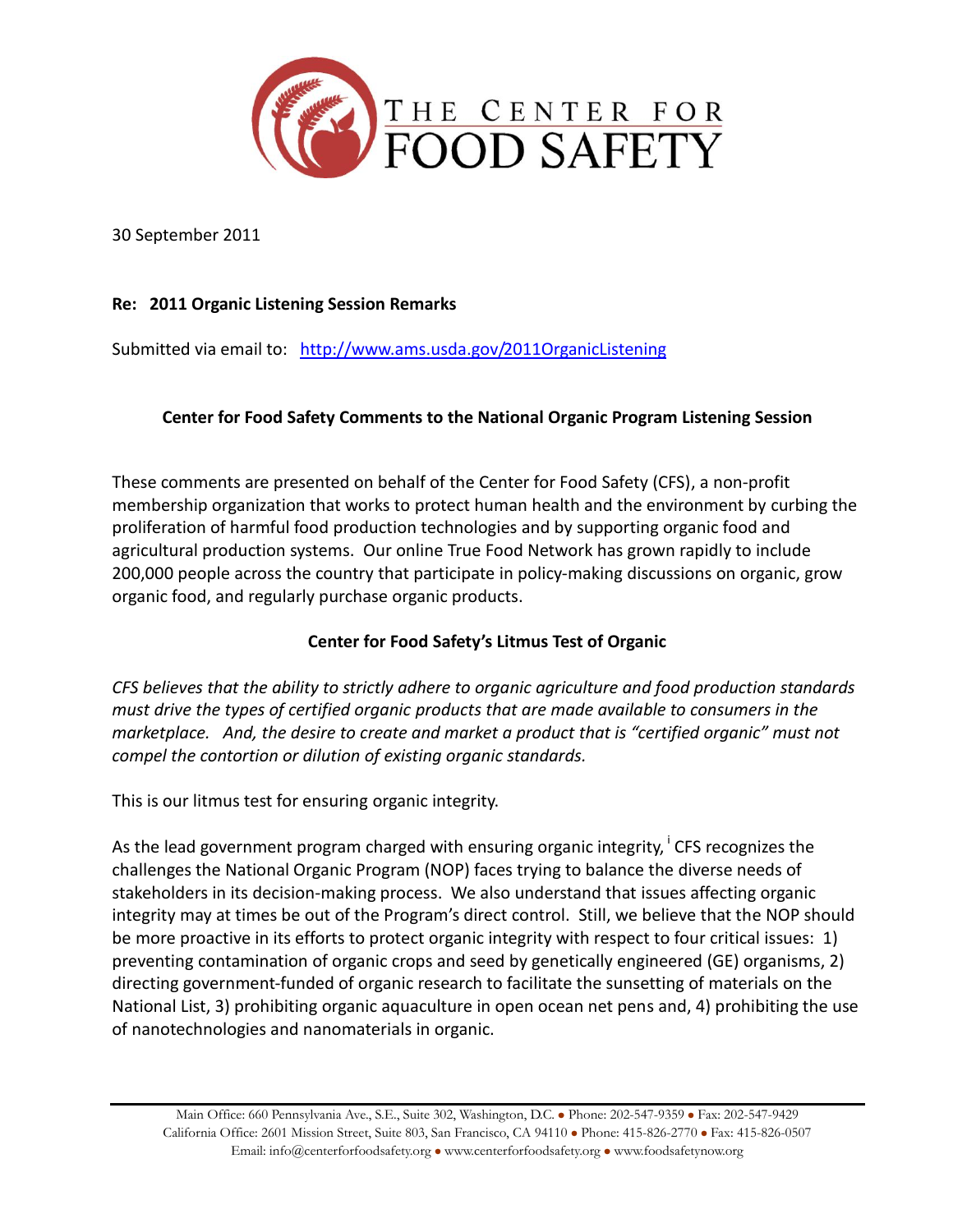#### **1. GE contamination of organic crops and seed.**

As rightly stated by NOP Deputy Administrator, Miles McEvoy, in his Policy Memo on Genetically Modified Organisms (GMOs) and Organic:

Since organic certification is a process-based standard, presence of detectable GMO residues alone does not necessarily constitute a violation of the regulation. The NOP relies on organic certifiers and producers to determine preventative practices that most effectively avoid contact with GMOs on an organic operation."

Although technically correct, this narrow response to the growing threat of GE contamination of organic is simply not enough to retain public confidence in the USDA organic seal, in the long-run. A fourth generation cattle rancher, Beth Robinette, had this to say to the NOSB at its Seattle Meeting in response to the NOP's recent Policy Memo on GMOs:

I am here today to ask you to stand in solidarity with farmers and ranchers who face the imminent threat that GMOs face to producers…[C]oexsistence with GMOs is not possible. There is no way for me to prevent GMOs from contaminating my fields. If nothing is done, then very soon no farmer or rancher who grows alfalfa can make a claim that their crops are GMO-free. In an effort to protect organic producers, the NOSB has stated that GMOs will be allowed in organic food as long as they are the result of contamination and not intentional introduction. This erodes the meaning of "organic."  $\overline{u}$ 

Along with Robinette, nearly 100 other people submitted comments outlining their concerns regarding GE contamination of organic for the NOSB's consideration at its April meeting, even though the issue was not on the agenda. These unsolicited comments were received from the full spectrum of organic stakeholders, from farmers and ranchers, to retailers and consumers. CFS agrees with the sentiment expressed that GE has no place in our nation's organic farming and food systems. That is why they are appealing to the NOSB and NOP to take action.

Research has shown, and it is widely recognized by GE scientists and the biotechnology industry, that GE contamination is inevitable as long as GE crops are grown, unrestricted in open fields.<sup>19</sup> This argument is corroborated by research scientists, by the U.S. Government Accountability Office and by the partial list of contamination events listed in Appendix A. In its 2008 report, the GAO concludes: "Unauthorized releases of GE crops in to food, animal, feed, or the environment beyond farm fields have occurred, and *it is likely that such incidents will occur again"* (emphasis added). $^{\vee}$ 

GE contamination results from a variety of human, animal, and environmental related activities, across the commodity chain, from seed to plate. Once released into the environment, transgenes cannot be recalled. Their traits are uncontrollably passed on to subsequent generations of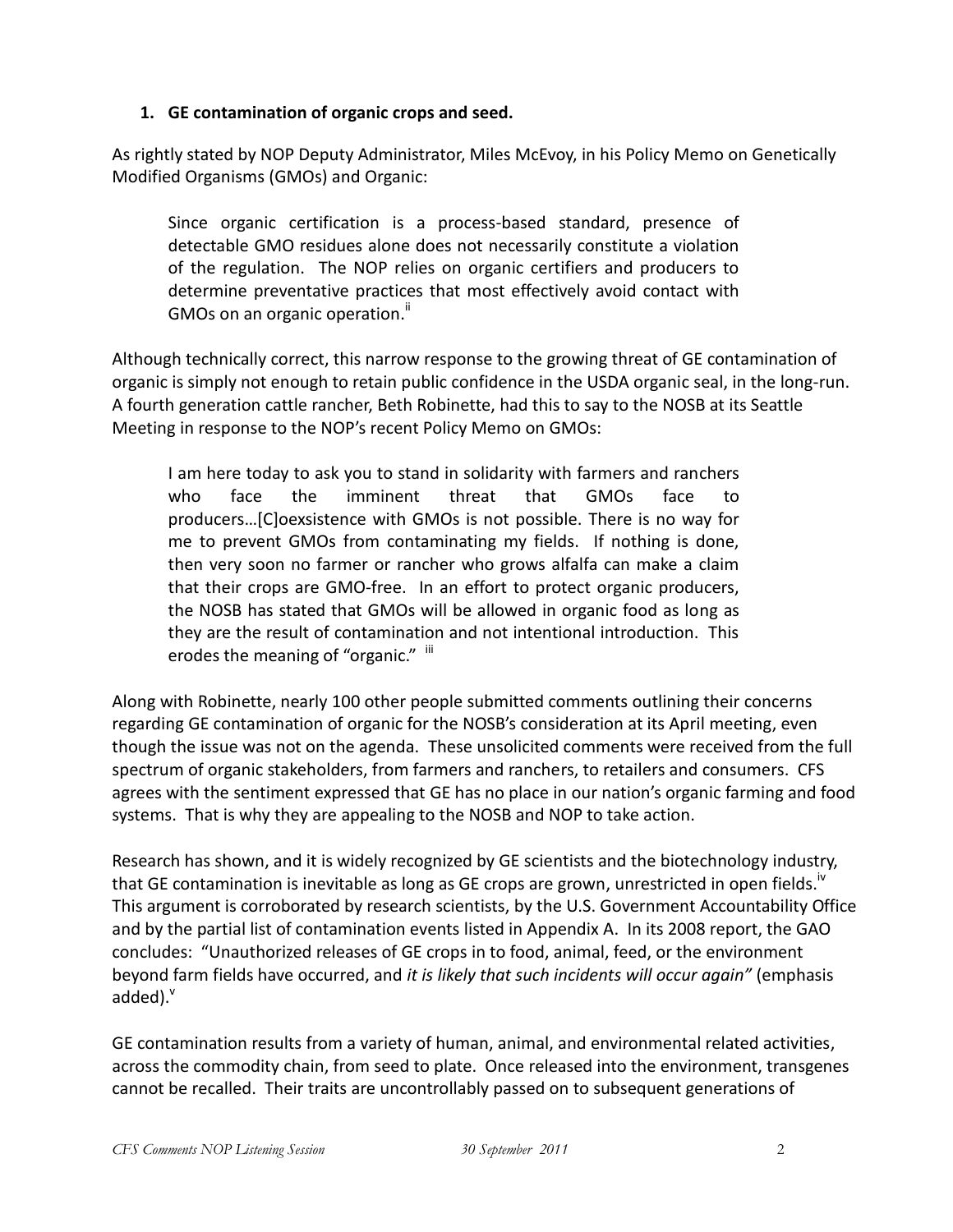commercial crops, wild relatives, and feral plants.<sup>vi</sup> Yet, the burden for GE contamination prevention rests solely on the shoulders of organic producers, even though they do not benefit from the use of GE technology. On the contrary, organic farmers suffer harm when organic seed, crops, and food become contaminated and they cannot sell their products in markets that restrict GE products. Farmers may also face legal recourse from companies that own the intellectual property rights of the escaped transgenes that contaminate their organic farm. The organic community wants NOP to do more to protect from organic these unintentional and inadvertent GE contamination events. It is not enough to simply state as policy that since "organic is a processbased standard, presence of detectable GMO residues alone does not necessarily constitute a violation of the regulation." It is the NOP's job to actively protect organic integrity.

The National Organic Standards Board's (NOSB) "Principles of Organic Production and Handling," which guide the creation and implementation or organic standards, further underscores the incompatibility of GE with organic production systems:

Genetic engineering (recombinant DNA technology) is a synthetic process designed to control nature at the molecular level, with the potential for unseen consequences. As such, it is not compatible with the principles of organic agriculture (either production or handling). Genetically engineered/ modified organisms (GEO/GMOs) and products produced by or through the use of genetic engineering are prohibited.<sup>vii</sup>

The organic community understands this incompatibility and recognizes the inevitability of GE seeds and crops to migrate beyond their intended destination of the farm. That is why they expect the NOP to do more to prevent GE contamination to ensure organic integrity with respect to GE contamination prevention.

To that end, CFS urges the NOP and APHIS to adopt a Memorandum of Understanding (MOU) of "shared responsibility" for preventing GE contamination of organic seed and crops. This MOU would outline the joint responsibility of the NOP and APHIS in preventing GE contamination and would require GE technology users to jointly share responsibility for contamination prevention along with organic farmers, who are already doing so. It would also set the stage for USDA to develop a set of mandatory contamination prevention practices for all who grow GE crops and for establishing training and education programs to ensure implementation of those practices.

We further urge the NOP to support the institution of liability regulations whereby GE patent holders justly compensate organic farmers for contamination. We believe that the Plant Protection Act (PPA) affords USDA the appropriate authority to prevent contamination and to establish policies for contamination prevention.

# 2. **Influencing the Direction of Government Funding of Organic Research.**

As an advocate of organic integrity, CFS finds it discouraging to see the NOP repeatedly extending approvals for substances on the National List (NL), instead of sunsetting them, due to a lack of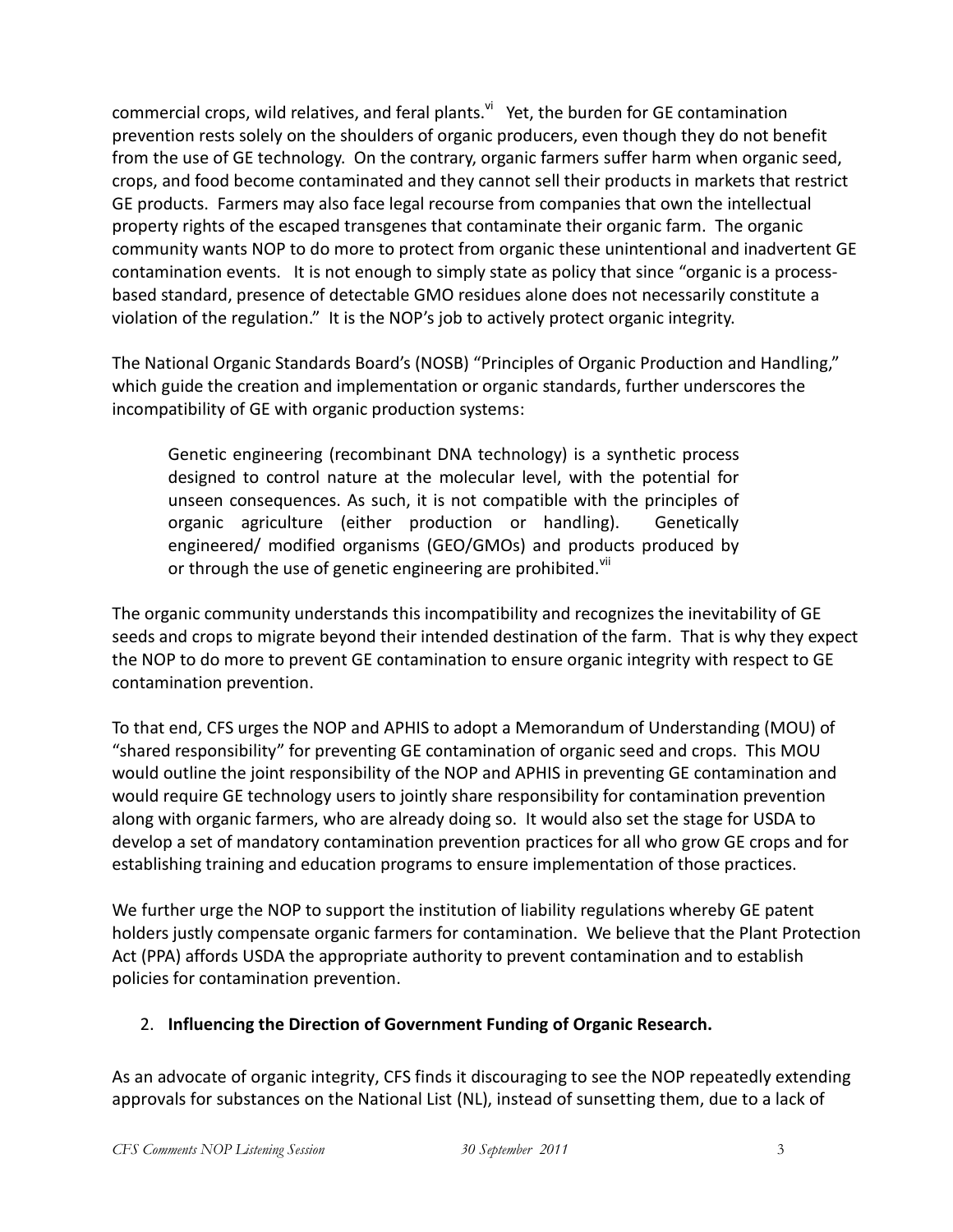available alternatives. Antibiotic use in organic apple and pear production is a case in point. After remaining on the NL for more than ten years the NOP, again, extended their use until 2014. Unfortunately, we are already hearing from organic apple and pear growers that they are not likely to meet this deadline, due to the absence of viable alternatives.

Consumers view organic as the healthy alternative for the many highly processed foods on the market today. Once they decide to purchase organic foods, they do not expect them to be grown with antibiotics, much like they do not expect them to be irradiated or genetically engineered. The continued approval of antibiotics, and the long list of other synthetics approved for use in organics, is another area where we believe the NOP can do more to ensure organic integrity. A whole systems approach is needed to research and troubleshoot problems in organic production systems and to find solutions that are not mere input substitutions. The NOP needs to combat this trend towards expanding and entrenching materials on the NL which threatens organic integrity.

We urge the NOP to initiate a collaborative process with Research, Education, and Economics (REE) Mission Area staff whereby the NOP communicates to them the organic sector's pressing research needs on a regular basis. That way, government-funded organic research would be directed towards solving entrenched issues within the NOP and factored into the Request for Applications development process for both OREI and the Organic Transition Program. This would also facilitate the sunsetting of materials on the National List, which is sorely needed.

# **3. Prohibiting Organic Aquaculture in Open Ocean Net Pens.**

CFS believes that farmed, carnivorous fish can never be certified organic because they cannot be grown in open ocean net pens without escapes or without significantly and adversely impacting aquatic ecosystems. Therefore, we do not support the NOSB's recommendation for the NOP to draft organic carnivorous fish farming standards.

The NOSB's recommendation to allow wild caught fish, fish meal, and fish oil to be used in carnivorous organic aquaculture contravenes the spirit and intent of OFPA, which requires all certified organic species to be fed a 100% organic diet. Feeding wild caught fish and fish products to farmed fish would increase pressure on already over-exploited or recovering fisheries that form the base of the aquatic food web, affecting a wide range of species from seabirds to fish to sea mammals. It would also undermine OFPA's biological diversity conservation requirements, a centerpiece of organic production systems.

CFS urges the NOP to take a proactive stance on organic aquaculture to ensure organic integrity by rejecting the NOSB's recommendations. Instead, we urge the NOP to direct the NOSB to return to the drawing board and to develop recommendations for land based recirculating systems of organic herbivorous aquaculture. Such farmed fish would then be grown in highly controlled systems where inputs, outputs, and fish health and welfare can be monitored and regulated to meet environmental standards.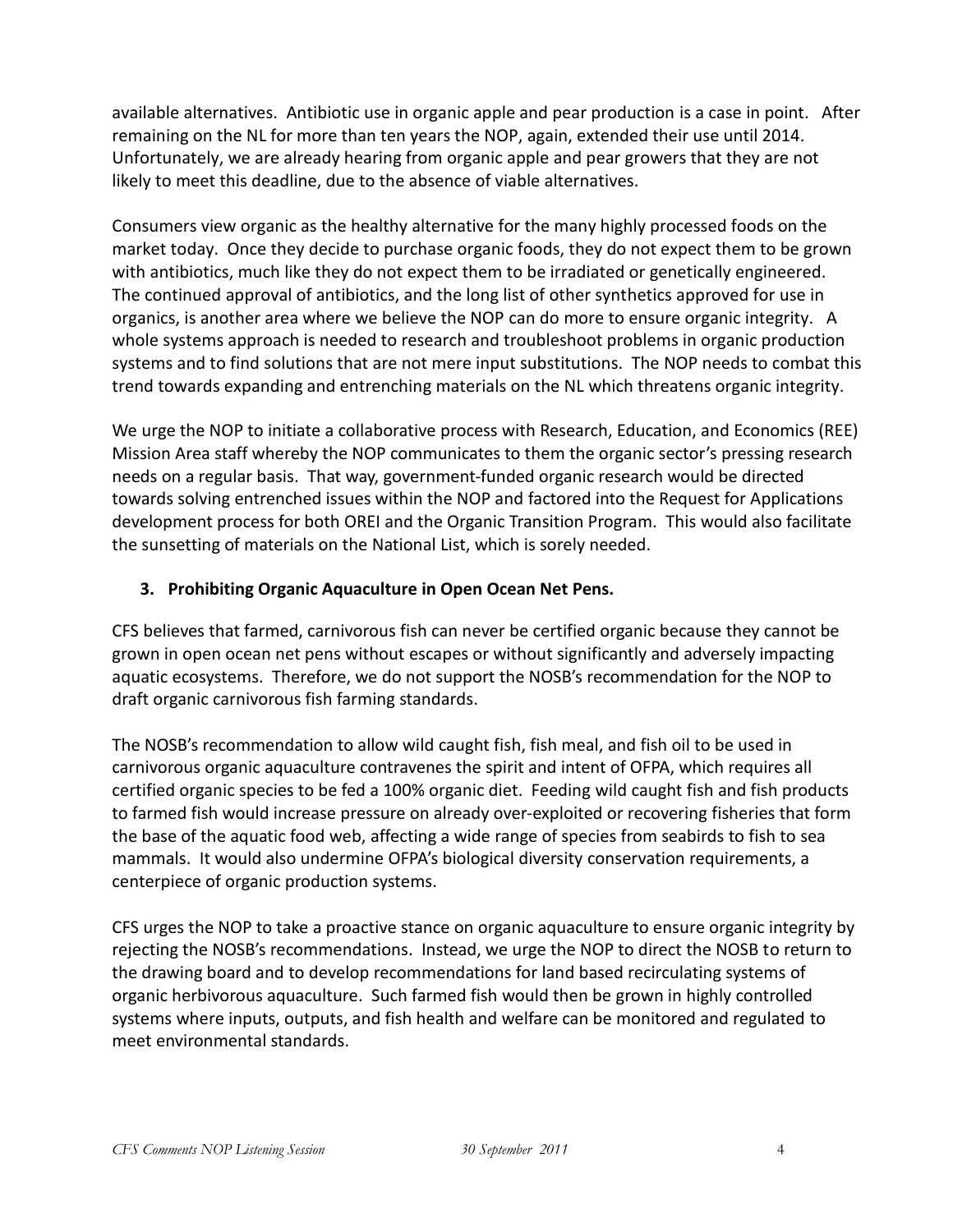### **4. Prohibiting Nanotechnologies and Nanomaterials in Organic Production Systems.**

Consumers who want to eat the healthiest food on the market buy organic because they feel confident that certified organic food has not been produced using harmful food production technologies. The role of the NOP is to ensure that such technologies, and their associated products, are not allowed in organic production systems. Nanotechnology and nanomaterials fall into that "harmful" category and we are pleased that the NOSB recognized the dangers associated with nanotechnology, categorized nanomaterials as synthetic, and recommended that they are both prohibited in accordance with OFPA. We are not so pleased with the NOP's vague response to the NOSB's recommendation, in the NOP Deputy Administrator's December 17, 2010 Memo to the Chair of the NOSB.<sup>viii</sup>

Although we believe that the NOP memo accepts the NOSB's recommendation that nanomaterials are synthetic and that the products of nanotechnology are prohibited under OFPA, we urge the NOP to be more explicit on this matter and provide clear guidance in support of its decision. CFS is concerned that in the absence of a strong public statement by the NOP, with supporting guidance on nanotechnology, organic integrity could be undermined or the NOP's intent misinterpreted by certain sectors of the organic industry.

It is imperative that the NOP provide clarity on the prohibition of nano in organic by adopting a definition that ensures protections for human, animal health, and the environment. We do not believe that the NOP needs to wait for "legal agreement across regulatory agencies"<sup>x</sup> before it adopts its own definition for the purposes of organic regulation and certification. In fact, the NOSB's definition is based upon sound scientific research and debate, and it accurately reflects current scientific thinking about what constitutes nanotechnology, as the NOP's Memo argues is necessary to reinforce the prohibition.

CFS urges NOP to adopt the NOSB's recommended definition of engineered nanomaterials and include the definition in its guidance on nanotechnology. The NOSB defines a nanoparticle in the 1-300 nm range because that is the largest size particle demonstrated to cross animal cell walls. A 2006 study by Dr. Warheit and others found that marked 'nano' properties of nano-titanium dioxide (TiO<sub>2</sub>) remained even at 300 nm.<sup>x</sup> Additionally, a study published in *Environmental Health Perspectives* this year demonstrates that nanoparticles – specifically nano-polystyrene, which is currently being tested for use in poultry feed – can cross the placental barrier at 240 nm and pass from pregnant mice to the fetus.<sup>xi</sup> Excluding traditional food processing techniques as well as naturally occurring nanoparticles, which clearly differ from those deliberately manufactured, as outlined in the NOSB's recommendations, will help to ameliorate NOP concerns about what is included and excluded in the definition.

The use of nano substances in primary food packaging and in food contact substances represents a major and growing source of concern for organic consumers. Packaging is a predominant category where food-related nanotechnologies are being deployed to extend a product's shelf life, particularly through the use of antimicrobials like nano-silver. This type of nano packaging is designed as a delivery system whereby the nanoparticles embedded in the packaging act as a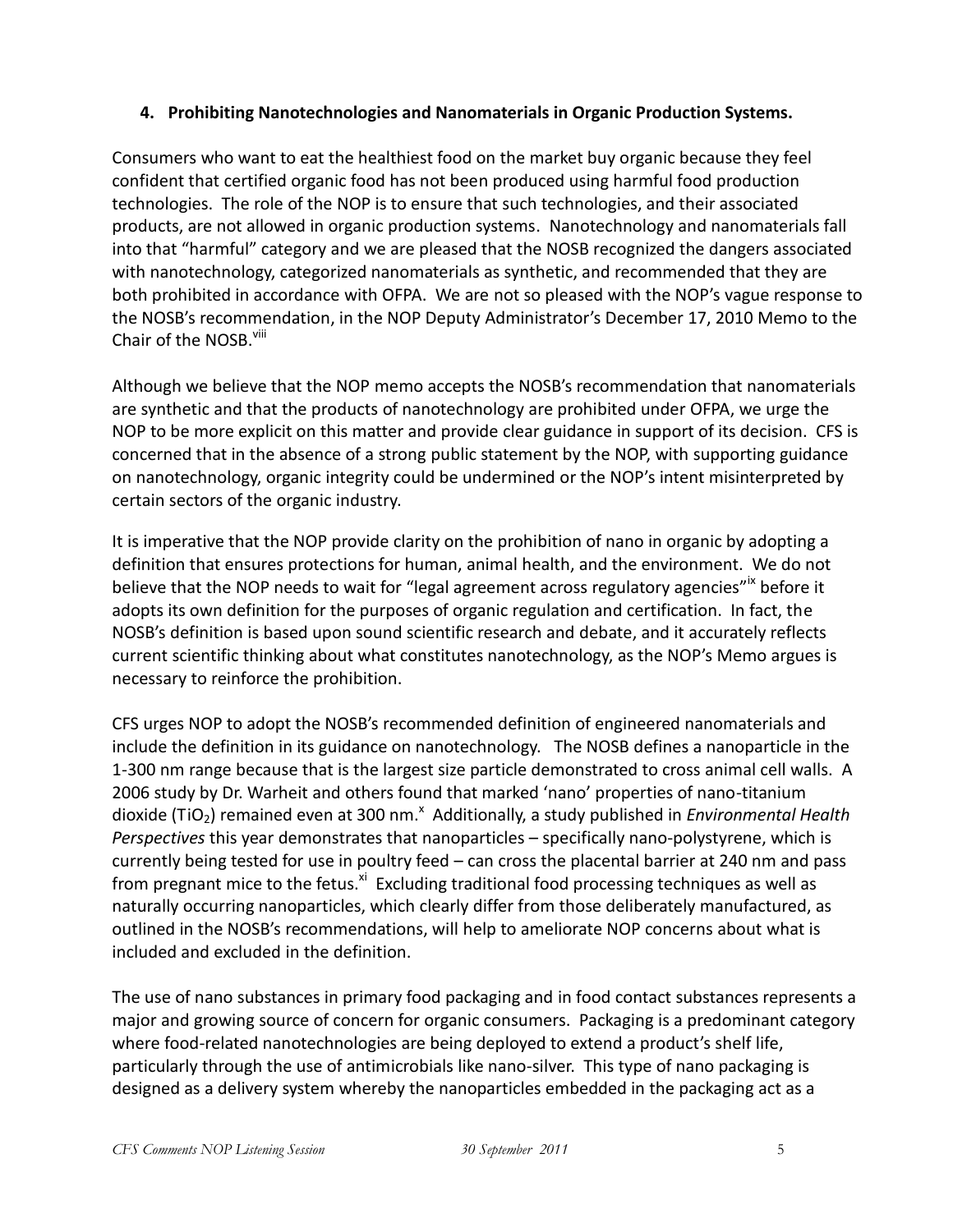preservative, anti-microbial or anti-fungal, among other things. As such, we believe that the authority already exists within the organic rule to prohibit nano antimicrobials in packaging in section 205.272 (b) (1). The rule specifically states that packaging materials and storage containers or bins containing a synthetic fungicide, preservative or fumigant are prohibited for use in the handling of any organically produced agricultural product and ingredient. This may be an area where the NOP may need to cooperate with other agencies, such as FDA, which regulates food contact substances, and the EPA, which regulates anti-microbial substances. However, the NOP should insist that nanomaterials that can migrate into food should not come into contact with organic food.

The Woodrow Wilson Center's Nanotechnology Consumer Product Inventory finds that over 1,300 manufacturer-identified nanotechnology-enabled consumer products have entered the marketplace to date.<sup>xii</sup> Consumers who wish to avoid foods produced, packaged or incorporating nanotechnologies and nanomaterials will look organic as a way to avoid the use of harmful food production technologies. CFS urges the NOP to quickly implement the NOSB's recommendations on nanotechnologies and nanomaterials and adopt its definition to avoid confusion within the organic sector and to ensure organic integrity.

Respectfully Submitted by:

Lisa J. Bunin, Ph.D. Colin O'Neil Organic Policy Coordinator **Regulatory Policy Analyst** Regulatory Policy Analyst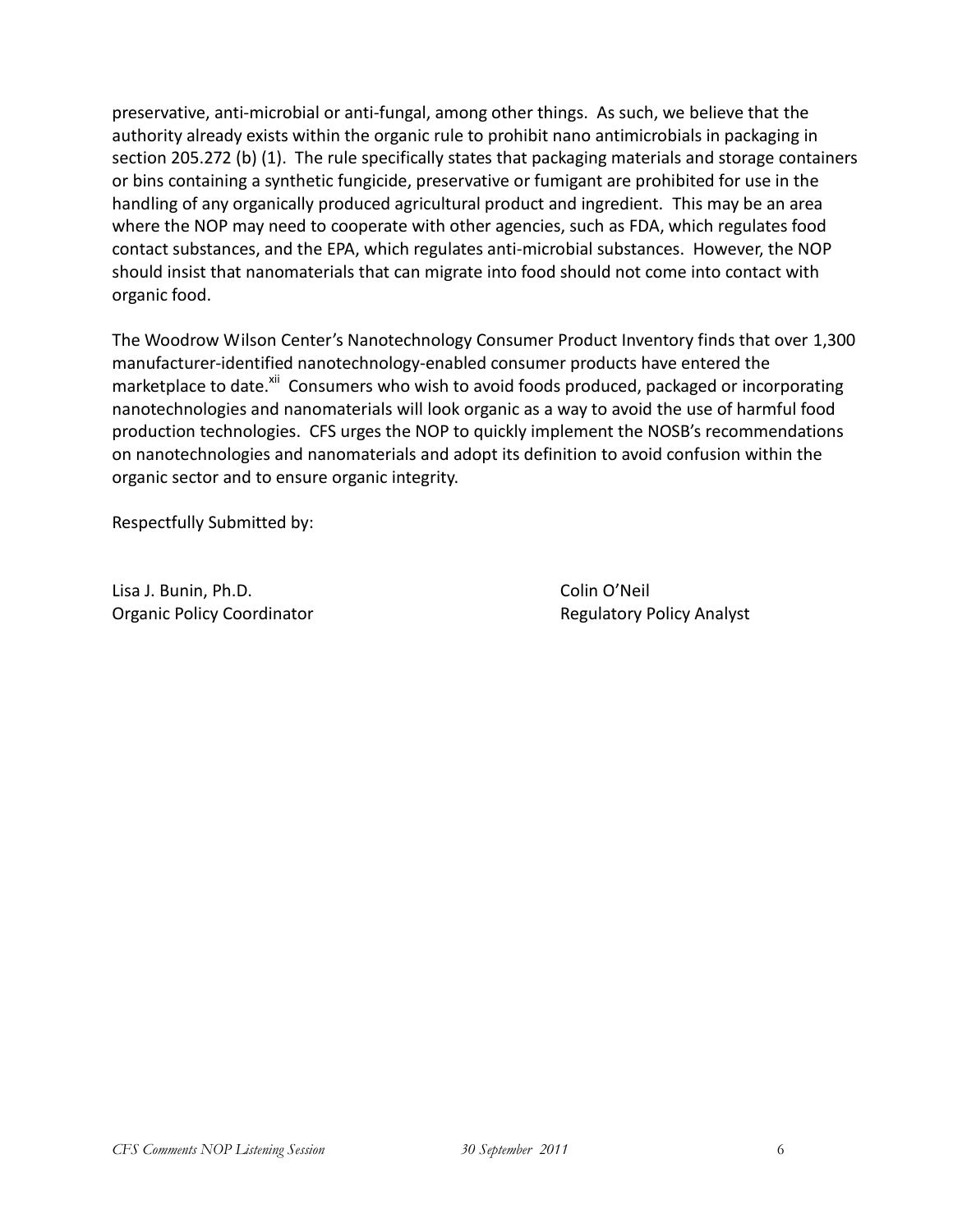# **Appendix A**

# **Roundup Ready Alfalfa Contamination Events**

| Year         | <b>of</b><br>No.            | <b>Testing</b>       | firm Description                                        | <b>Notes</b>           |
|--------------|-----------------------------|----------------------|---------------------------------------------------------|------------------------|
| [Ref.]       | episodes                    | individual           |                                                         |                        |
| 2006         | 11 seed fields              | Dairyland            | 11 of 16 seed production fields tested by farmers       | RR gene levels from    |
| $[1]$        |                             | farmers              | were positive for RR gene: MT (9), ID (1), WY (1).      | 0.2%-0.9%, with 1      |
|              |                             |                      | Seed to seed gene flow occurred at distances of         | "trace"                |
|              |                             |                      | 950 feet to 1.5 miles                                   |                        |
| 2008         | 6 seed lots (3%             | Cal/West             | Testing conducted in CA, OR, WA, ID, NV, MT, WY,        | Strip tests, no levels |
| [1, 2]       | of seed<br>lots             |                      | Canada, Australia.<br>Not specified<br>where            | given                  |
|              | tested)*                    |                      | contaminated lots found.                                |                        |
| 2008         | 6 research seed             | Cal/West             | Woodland, CA, in Yolo County, where there is no         | RR hay-to-seed gene    |
| [1, 2]       | lots                        |                      | commercial alfalfa seed production. All 6 lots          | flow                   |
|              |                             |                      | tested were positive for RR                             |                        |
| 2008         | 9 feral alfalfa             | <b>Phil Geertson</b> | Feral alfalfa plants in various locations in Twin Falls | PCR testing            |
| $[3]$        | populations                 |                      | & Canyon County, ID and Malheur County, OR. 9 of        |                        |
|              |                             |                      | 10 plants tested were positive for the RR gene          |                        |
| 2009         | > 24 seed lots              | Cal/West             | Testing conducted in CA, OR, WA, ID, NV, MT, WY,        | Strip tests, no levels |
| [1, 2]       | $(> 12\% \text{ of } > 200$ |                      | Canada, Australia.<br>Not specified<br>where            | given                  |
|              | seed lots)                  |                      | contaminated lots found.                                |                        |
| 2009         | 3 research seed             | Cal/West             | Woodland, CA, in Yolo County, where there is no         | RR hay-to-seed gene    |
| [1, 2]       | lots                        |                      | commercial alfalfa seed production. 3 of 10 seed        | flow                   |
|              |                             |                      | lots positive for RR (preliminary results)              |                        |
| NR [1]       | 1 seed field                | Cal/West             | Foundation seed, California                             | 0.01-0.03% RR          |
| <b>NR</b>    | 2 seed fields               | Cal/West             | Washington, 2 of 3 seed fields seeded from the CA       | $0.01\%$ RR            |
| $[1]$        |                             |                      | foundation seed lot noted directly above.               |                        |
| <b>NR</b>    | 1 or more seed              | Cal/West             | "Fields in proximity" cited as source, perhaps RR       | RR gene levels         |
| $[1]$        | fields                      | contractor           | alfalfa hay fields, though not specified                | $0.5% - 1.5%$          |
| <b>TOTAL</b> | > 63 episodes               |                      |                                                         |                        |

NR = not reported. Sources: [1] Final Environmental Impact Statement on Roundup Ready Alfalfa, USDA APHIS, December 2010, Appendix V, V-64 to V-65; [2] Cal/West Seeds Newsletter, Winter Issue 2010; [3] "Roundup Ready Contamination of Feral Alfalfa," report and affidavit by Phil Geertson, May 28, 2009 (report has description and photographs and GPS coordinates of sites tested, and Genetic ID results of PCR testing of feral alfalfa for the RR gene; Cal/West reports that 3% of tested seed lots were positive for the RR gene, but does not give the number of seed lots tested. We assume 200, based on the number of lots tested in 2009: 3% of 200 = 6.

Of the 63 detected contamination events, 11 were detected in 2006. *At least 48 contamination episodes were detected in 2008 and 2009, after court-ordered gene flow mitigation measures were imposed (in 2007).* With complete deregulation, those measures are no longer in place, thus gene flow is still more likely. Detected GE gene flow events are a small fraction of those that actually occurred. Cal/West [2] states: "The significant increase from 2008 to 2009 in seed lots showing the presence of the GMO trait is significant and foreshadowing of what [we] should expect in the future." Cal/West reports that hay-to-seed gene transmission was responsible for the contamination of 9 research seed lots in 2008 and 2009. Cal/West also notes: "It is becoming clear that this gene or any gene can easily spread and that we are going to have to take extraordinary measures when producing foundation seed and commercial seed for GMO sensitive markets."